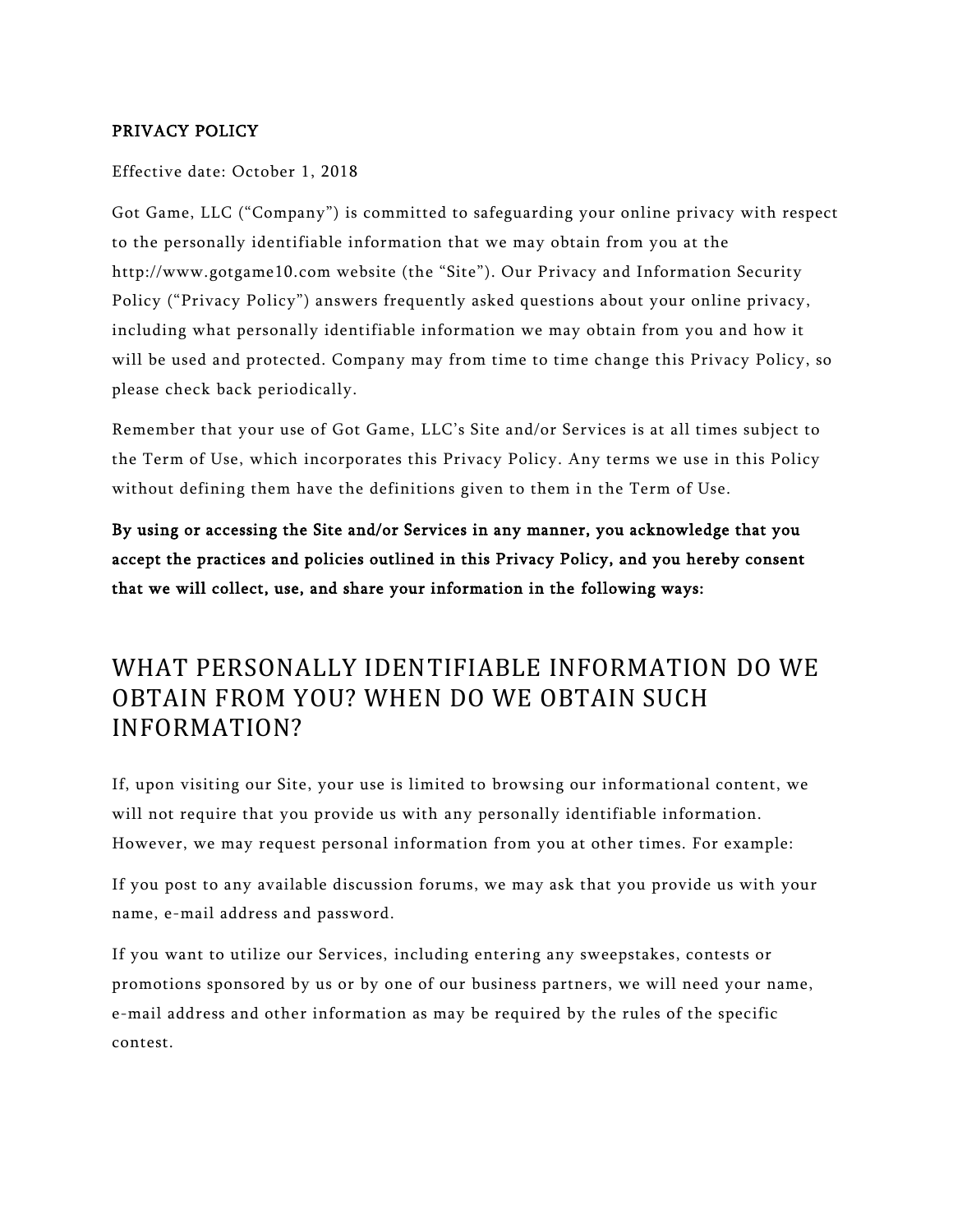If you choose to participate in a customer survey conducted by us or by one of our business partners, we may ask for your name, e-mail address and other information as may be required by the particular survey.

If you report a problem or submit a customer review, we will ask that you provide your name, e-mail address. Should you contact us for any reason other than to report a problem and/or submit a review, we may also keep a record and/or copy of your correspondence with us.

## HOW DO WE PROTECT THE SECURITY AND QUALITY OF YOUR PERSONAL INFORMATION?

To protect the security and quality of your personal information, we have implemented technical and managerial procedures to maintain accurate, current and complete information as well as to protect your personal information against loss, misuse or alteration when it is under our control. Your personal information is password protected so that access is limited to yourself and those with whom you share your password, Company, as well as third party access f acilitated by Company with your prior permission. We have also taken steps to help protect the integrity of your personal financial information when you complete a purchase transaction on our Site.

### HOW DO WE USE YOUR INFORMATION?

Our primary use of your information is to administer, maintain and improve your experience on our Site generally as well as provide you with customized, personalization services and interactive communications.

We use your financial information (e.g., your credit card number) only to verify your credit and to bill you for purchases through our Site.

When you register to or utilize and Site or Services, including sweepstakes, contests or promotions sponsored by us or by one of our business partners, we may use your e -mail address to send you status updates.

We use your IP address to help diagnose problems with our server and to administer the services offered on our Site. We also use your IP address to help identify you and to gather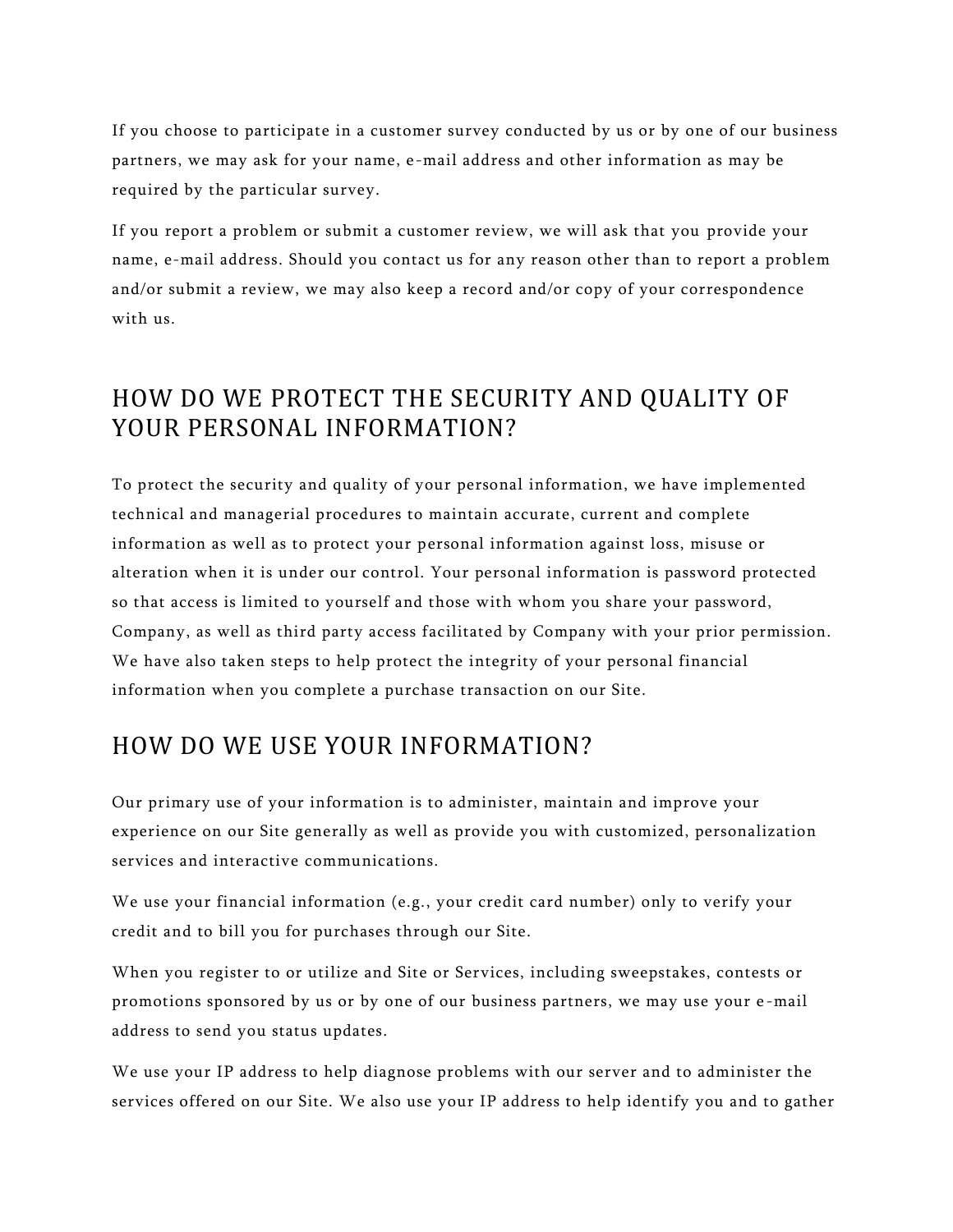broad demographic information that we may share with our business partners, but only in the aggregate without any of your personally identifiable information.

We may research the demographics, interests and behavior of our customers based on the information provided to us during Account registration, sweepstakes, contests and promotions, from our server log files, from cookies and from surveys. Our research may be compiled and analyzed on an aggregate basis. We may share this aggregate data with business partners, but only in the aggregate, without any of your personally identifiable information.

### Business Transfers

We may choose to buy or sell assets and may share and/or transfer customer information in connection with the evaluation of and entry into such transactions. Also, if we (or our assets) are acquired, or if we go out of business, enter bankruptcy, or go through some other change of control, Personal Information could be one of the assets transferred to or acquired by a third party.

#### Protection of Got Game, LLC. and Others

We reserve the right to access, read, preserve, and disclose any information that we reasonably believe is necessary to comply with law or court order; enforce or apply our Term of Use and other agreements; or protect the rights, property, or safety of Got Game, LLC, our employees, our users, or others.

#### Affiliated Businesses

In certain situations, businesses or third-party websites we're affiliated with may sell or provide products or services to you through or in connection with the Services (either alone or jointly with us). You can recognize when an affiliated business is associated with such a transaction or service, and we will share your Personal Information with that affiliated business only to the extent that it is related to such transaction or service. We have no control over the policies and practices of third party websites or businesses as to privacy or anything else, so if you choose to take part in any transaction or service relating to an affiliated website or business, please review all such business' or websites' p olicies.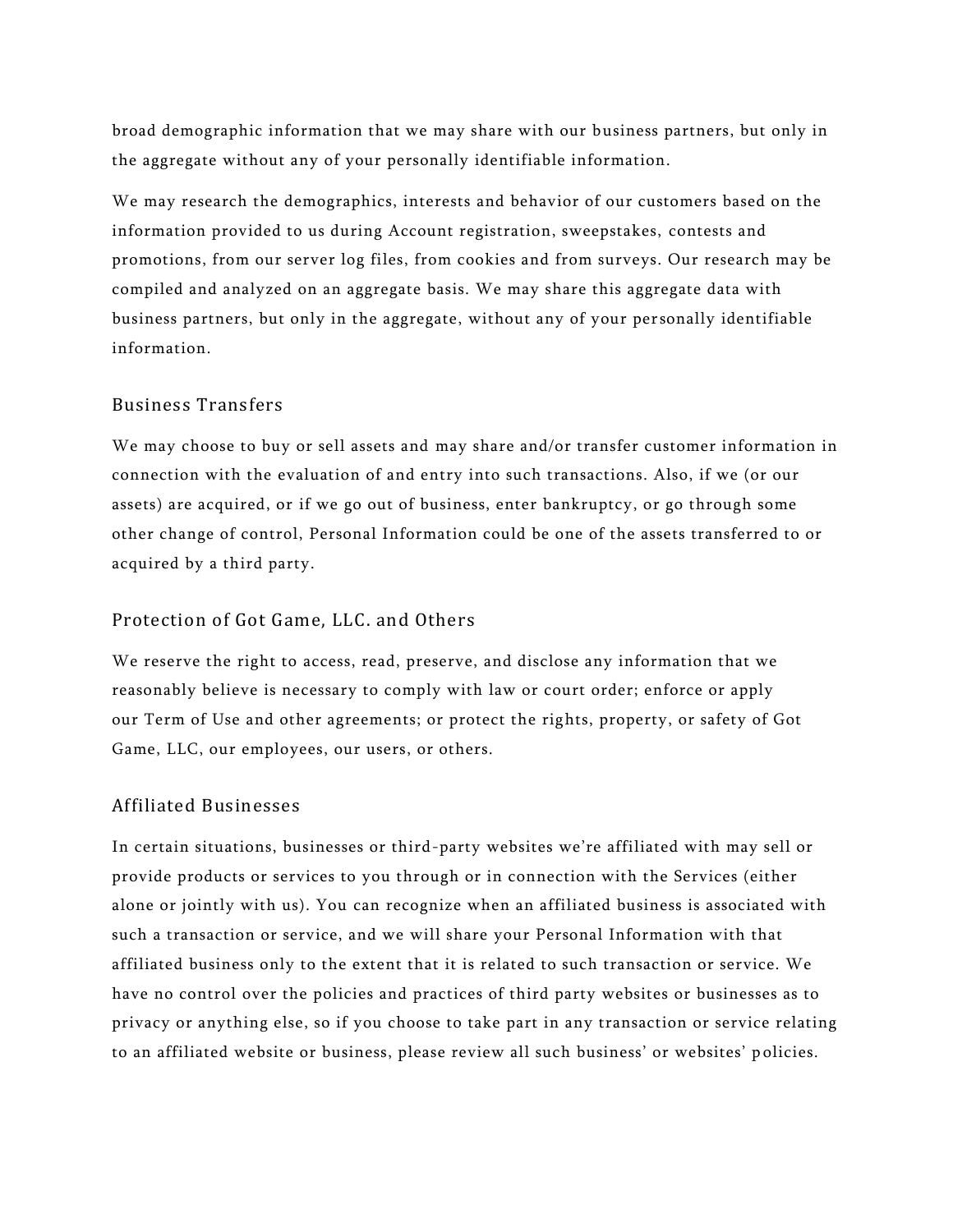### Agents

We employ other companies and people to perform tasks on our behalf and need to share your information with them to provide products or services to you; for example, we may use a payment processing company to receive and process your credit card transactions for us. Unless we tell you differently, our agents do not have any right to use the Personal Information we share with them beyond what is necessary to assist us.

Under California Civil Code Sections 1798.83-1798.84, California residents are entitled to contact us to prevent disclosure of Personal Information to third parties for such third parties' direct marketing purposes; in order to submit such a request, please contact us at [info@gotgame10.com.](mailto:info@gotgame10.com)

## CAN YOU "OPT-OUT" OF RECEIVING COMMUNICATIONS FROM COMPANY?

If you change your mind and decide that you no longer want to receive promotional e mails and/or direct mailings, you may opt-out at any time by simply sending an e-mail request to [info@gotgame10.com.](mailto:info@gotgame10.com)

## PRIVACY POLICIES OF COMPANY PARTNERS

Third parties that have links on our Site may collect personally identifiable information about you. We are not responsible for the privacy policies or practices of such sites and the practices of these sites are not governed by this Privacy Policy. If you have questions about the privacy policies or practices of a third-party site, you should contact the site administrator or web-master of the specific site. We may from time to time partner with other companies to offer co-branded services, products, as well as sweepstakes, contests and promotions. Any information that you provide in connection with the co -branded services, products or any jointly sponsored sweepstakes, contests or promotions will become the joint property of Company and its business partners. We will maintain your information in accordance with the terms of this Privacy Policy. However, this Privacy Policy does not govern the privacy policies and practices of our business partners. If you have questions about the privacy policies or practices of our business partners, you should contact them directly.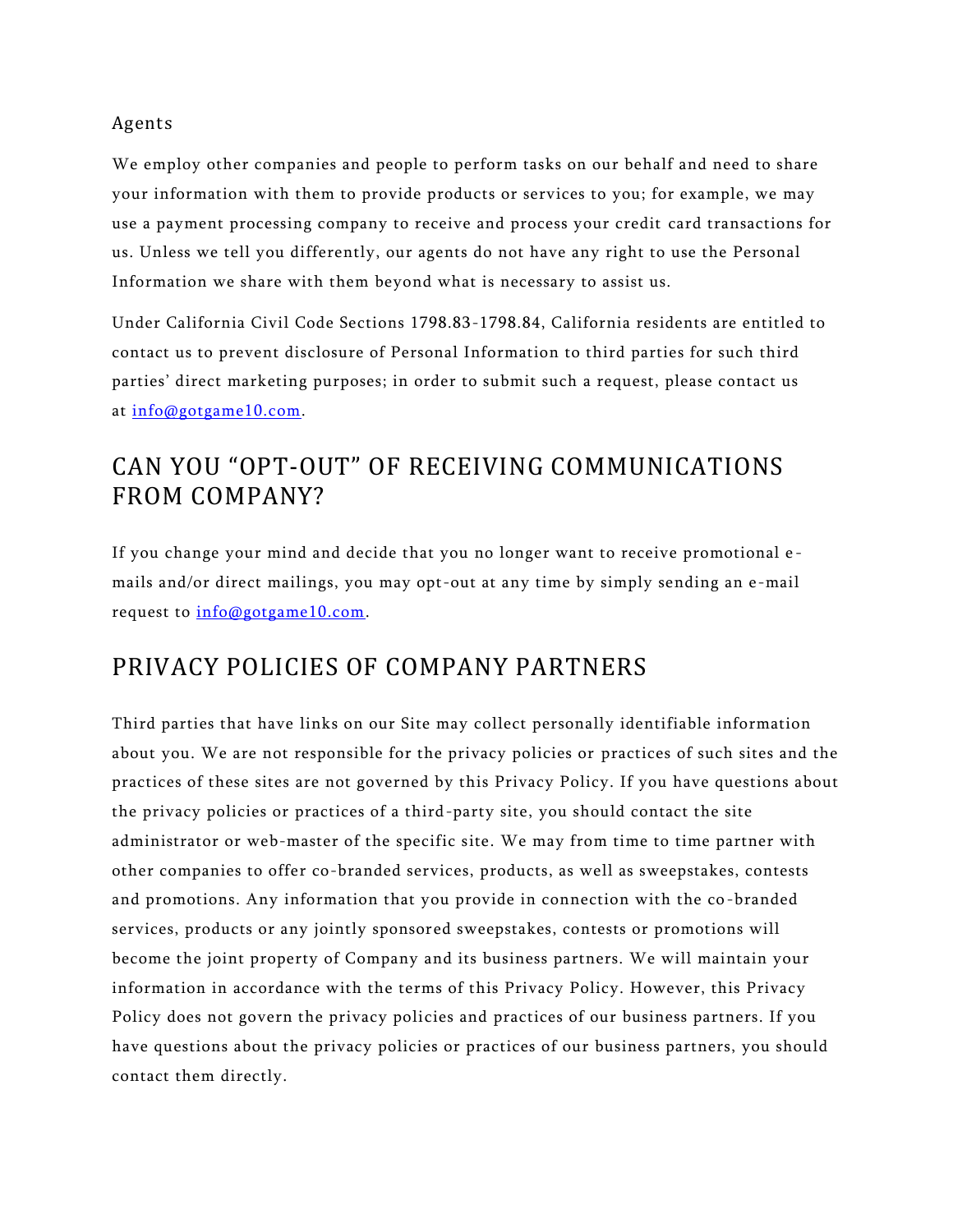# DO WE SELL OR RENT YOUR PERSONALLY IDENTIFIABLE INFORMATION?

No, as a general rule, we do not sell or rent your personally identifiable information to any one.

## WITH WHOM DO WE SHARE INFORMATION?

We generally will not disclose any of your personally identifiable information except when we have your permission to do so or under some special circumstances described below.

We may, from time to time, offer you the opportunity to receive materials or special offers from third parties. If you want to receive this information, we may (but only with your permission) share your name and e-mail address with them.

Under confidentiality agreements, we may match user information with third party data. We also may disclose aggregate demographic and/or user information and statistics in order to describe our customer base to prospective partners and other third parties, and for other lawful purposes.

We may disclose your personally identifiable information without your prior permission in special cases. For example, we may have reason to believe that disclosing the information is necessary to identify, contact or bring legal action against someone who may be violating the Terms and Conditions, or may be causing intentional or unintentional injury or interference to the rights or property of Company or any third party, including other customers. Also, we may disclose or access your personally identifiable information when we believe in good faith that law or regulation requires disclosure.

# HOW CAN YOU UPDATE, CORRECT OR DELETE YOUR PERSONALLY IDENTIFIABLE INFORMATION?

You may edit your personally identifiable information and your password at any time by sending an e-mail request to [info@gotgame10.com.](mailto:info@gotgame10.com)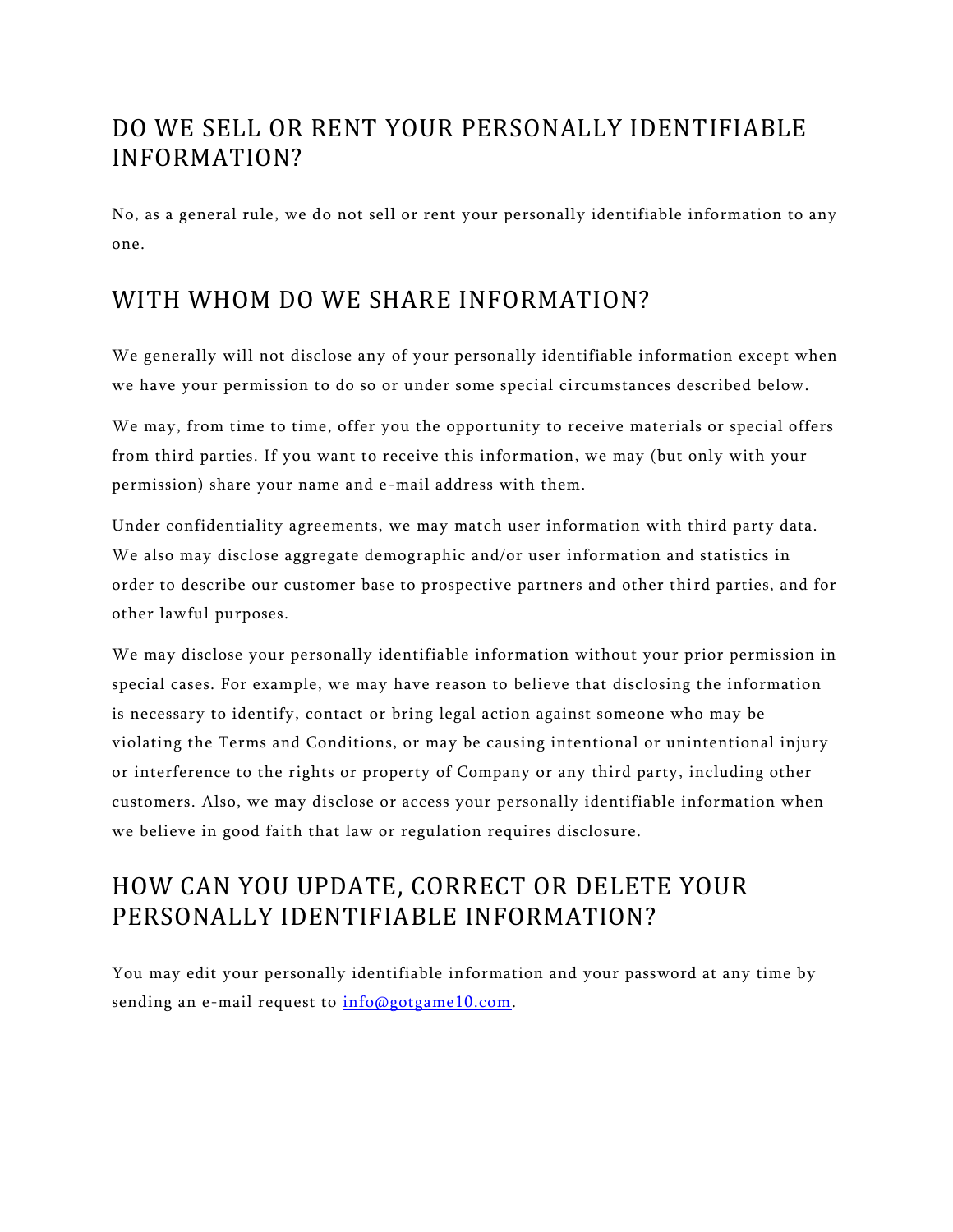## WHAT ARE COOKIES? HOW DO WE USE COOKIES?

Cookies enable us to customize and personalize your experience on our Site, including the products and promotions that are offered to you. Essentially, a cookie is a small amount of data that is sent to your browser from a web server and is stored on your computer's hard drive. We use cookies for several purposes in connection with the operation of our Site

We may use cookies to identify you and access your information stored on our computers in order to deliver you a better and more personalized experience. For example, we may use cookies to tell you about products and services specific to your interests.

Upon request, we will save your "User ID" so that you do not have to re -enter it every time you visit our Site. In providing you with this service, we use cookies.

We may use cookies to estimate our customer base and customer usage patterns. Each browser accessing our Site may use given a unique cookie that is then used to determine the extent of repeat visits and the customer activity during those visits. We may use the historical information to help target promotions based on customer interests and behavior, both specifically to individual customers and on an aggregate basis with respect to all customers.

Business partners that offer services and/or products on our Site, may use their own cookies. We have no control over those cookies, nor does this Privacy Policy cover how your personal information contained in those cookies may be used or protected. If you have any questions about the cookies of such third parties, or about the use of your personal information by such third parties, you should contact the site administrator or web-master of the third-party site.

## DO YOU HAVE CHOICES ABOUT COOKIES?

Yes, you have several choices with respect to cookies. You can modify your browser preferences to accept all cookies, to notify you when a cookie is set, or to reject all cookies. However, our Site uses cookie-based authentication. Accordingly, if you choose to reject all cookies, you may not be able to log onto our Site and/or participate in our Services.